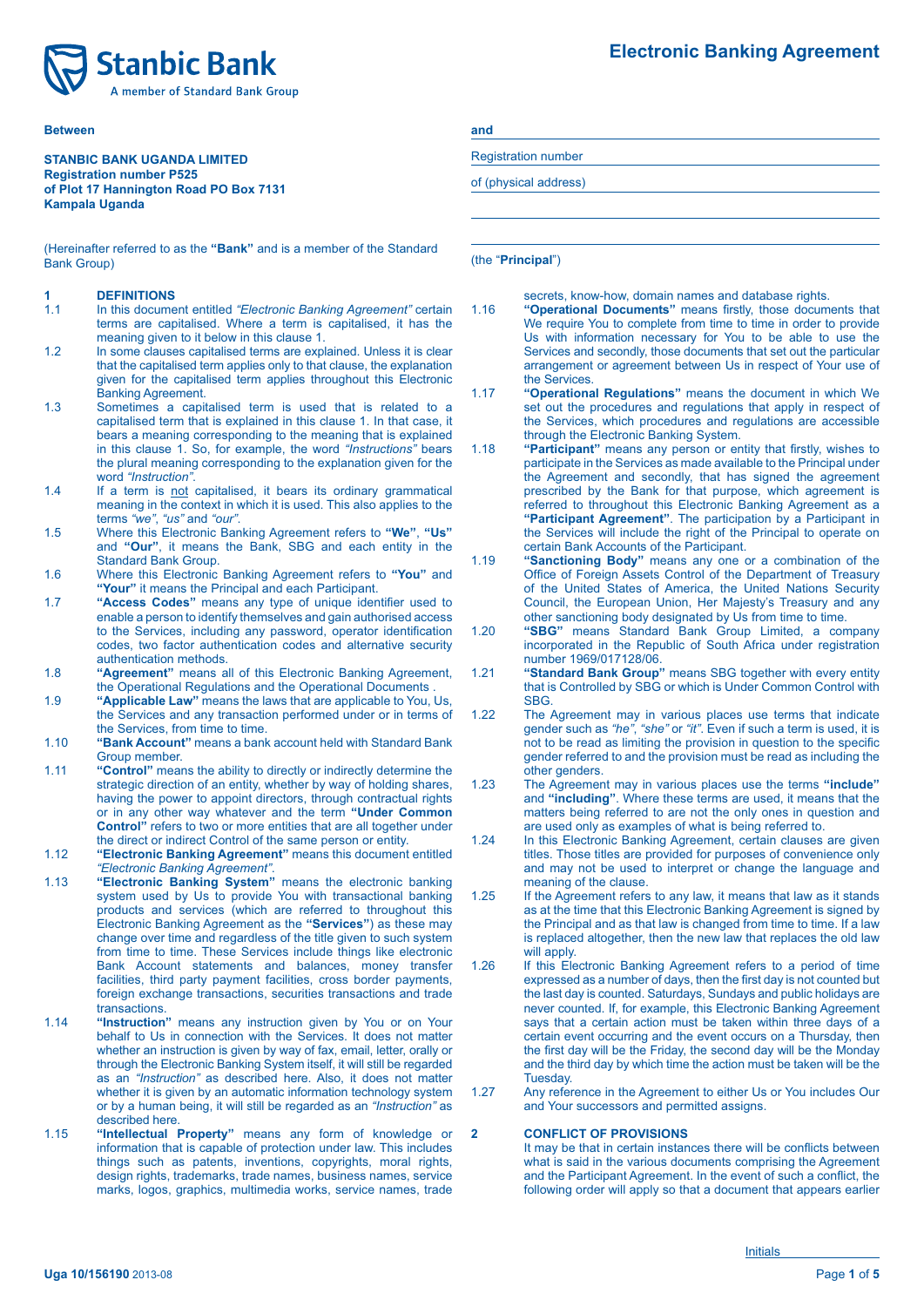- in the order will rule over a document that appears later in the:
- 2.1 this Electronic Banking Agreement;<br>2.2 the Participant Agreement;
- 2.2 the Participant Agreement;<br>2.3 the Operational Regulation
- 2.3 the Operational Regulations; and<br>2.4 the Operational Documents.
- the Operational Documents.

### **3 DURATION**<br>3.1 If You are the

- If You are the Principal, the Agreement will commence when You sign this Electronic Banking Agreement.
- 3.2 If You are a Participant, the Agreement will commence when You sign the Participant Agreement. 3.3 The Agreement will continue until it ends as set out in this
- Electronic Banking Agreement.

## **4** THE SERVICE<br>4.1 The Services w

- The Services will make it possible for You to do those things that are described in the Operational Regulations as read with the relevant Operational Document.
- 4.2 Changes in laws, changes in technology and service improvements will require that the Operational Regulations be changed from time to time. As a result, We are entitled to change the Operational Regulations as We want from time to time. If We change the Operational Regulations, the changed Operational Regulations will be published on the Electronic Banking System. It is at all times Your responsibility to ensure that You are aware of and have proper regard to, the latest Operational Regulations. We will keep a record of each version of the Operational Regulations and the date on which it was published. That record that We keep will be considered correct, unless You prove otherwise.
- 4.3 If You are dissatisfied with any change made to the Operational Regulations, the only thing You may do is to terminate the Agreement. In particular, You will never have any claim against any of Us as a consequence. If You wish to terminate the Agreement You may do so immediately upon Our notifying the Principal of a change to the Operational Regulations. If You do not notify Us that You are terminating the Agreement within 30 (thirty) days of Our notifying the Principal of a change to the Operational Regulations, You will after that only be able to terminate this Agreement in the manner set out in clause 19.
- 4.4 By signing this Electronic Banking Agreement or the Participant Agreement, You agree that You will be bound by the Operational Regulations as they change from time to time.
- 4.5 We take no responsibility for anything outside of what is set out in the Operational Regulations, as read with the relevant Operational Documents. It is entirely Your responsibility to ensure that Your information technology systems and equipment are at all times current in accordance with the requirements, standards and protocols prescribed by the Bank (including in the Operational Regulations) from time to time. We have no responsibility towards You if You are unable to make use of the Services because Your information technology systems and equipment do not comply with what is required in terms of the Operational Regulations.
- 4.6 The only Services that We will be obliged to provide You with under the Agreement are those set out in the Operational Regulations. It is entirely Your responsibility to provide everything else that You need in order for You to be able to make use of the Services, including hardware, software and communications systems as referred to in clause 8.
- 4.7 It may be that We will in good faith provide You with some advice and assistance to help You make the best use of the Services. If so, that will not increase Our responsibilities under the Agreement and will not change Your obligation to do and provide everything outside of what is set out in the Operational Regulations and the relevant Operational Documents, including as stated in clause 8. Also, should it turn out that any of Our advice or assistance is incorrect, We will not be responsible and You will have no claim against Us.

## **5 RIGHTS AND OBLIGATIONS**<br>5.1 You must comply with Applicable

- You must comply with Applicable Law, including exchange control regulations. We are also so obliged.
- 5.2 You must make use of the Services only in accordance with the terms of the Agreement.
- 5.3 You must manage the Services within Your own organisation and You must manage all risks associated with the Services. In managing those risks You must apply internal policies and controls that are in line with international industry standards and You must follow the risk management provisions of the Operational Regulations.
- 5.4 Upon Your first becoming party to this Electronic Banking Agreement, You must promptly tell Us who within Your organisation uses the Services and what their position is within Your organisation. You must tell us immediately of any changes in the persons within

your organisation using the Services.

- 5.5 You must promptly provide Us with all data, information and Instructions relating to the Services when We ask You to do so.
- 5.6 When You provide Us with data, information or Instructions relating to the Services, You must provide it in the manner and form set out in the Operational Regulations.
- 5.7 You must ensure that any data, information or Instructions that You provide to Us relating to the Services is accurate and complete in all respects.
- 5.8 If We receive an Instruction from Your organisation, We are not obliged to check the authenticity or integrity of any Instruction that We receive or that the person giving us the Instruction is authorised to do so. This will be the case even if the Instruction is a fraudulent one, unless it is proven that We clearly knew that the Instruction was fraudulent.
- 5.9 If We receive any data, information, communication or Instruction that goes outside of that which is provided for in the Operational Regulations, We will be entitled (but not obliged) to ignore it.
- 5.10 We will be entitled (but in light of clause 5.18 will not be obliged) to act on all Instructions received, including in the circumstances set out in clauses 5.8 and 5.9. When We carry out Your Instructions (including in the circumstances set out in clauses 5.8 and 5.9) the entire responsibility and liability for the effects of that Instruction being carried out is Yours and not Ours. We will have no responsibility whatever for any harm that You may suffer as a consequence of Our carrying out any Instructions (including in the circumstances set out in clauses 5.7 and 5.8).
- 5.11 You must ensure that all debit orders and collections carried out through the Services are only made against accounts that You have authority to debit.
- 5.12 Except as set out in the Operational Regulations, You will not be able to reverse any Instruction or transaction once it has been processed.
- 5.13 You may not transfer any of Your rights or obligations under the Agreement without Our prior written consent.
- 5.14 We promise You that We have the ability to perform the Services. This promise is qualified by everything else that is set out in the Agreement.
- 5.15 We will perform the Services and use reasonable efforts to keep the Services running in the manner set out in the Operational Regulations but We will not have any responsibility towards You if the Services are unavailable for a period of time, unless You prove that it is as a result of Our gross negligence. We will also not have any responsibility towards You if the Services are unavailable for a period of time because of a failure of any third party systems.
- 5.16 We will try to process Your Instructions by the relevant date set out in the Operational Regulations but We give You no unequivocal promise in that regard.
- 5.17 We are entitled to reject any Instructions that are incorrect, incomplete or that do not comply with any of the terms of the Agreement.
- 5.18 Regardless of anything else set out in the Agreement, We will be entitled in Our absolute discretion to refuse to carry out any Instruction for any reason that We see fit. If We decide not to carry out an Instruction, We will notify You of Our decision in that regard. You will never have any claim against Us in respect of Our refusing to carry out an Instruction.
- 5.19 If We reject any Instructions as set out in clause 5.17 or We refuse to carry out any Instructions as set out in clause 5.18, We will not have any responsibility at all to You in respect of Our rejection of or refusal to carry out, the Instruction. We will also not have any responsibility to You for any losses that You may suffer as a consequence.

# **6 PARTICIPANT'S AGREEMENT**<br>6.1 The Principal may request Us to a

- The Principal may request Us to extend the benefit of the Services to a Participant.
- 6.2 Regardless of what is set out in clause 6.1, We must receive the following documents from You, properly completed by You, before We extend the benefit of the Services to the proposed Participant:
- 6.2.1 a Participant Agreement signed by the Participant; and 6.2.2 the Relevant Operational Document(s).
- 6.2.2 the Relevant Operational Document(s).<br>6.3 Except as set out in clauses 6.4, 19.1.
- Except as set out in clauses 6.4,  $19.1.2$  and 19.1.3, We will not accept any Instruction from a Participant that conflicts with any Instruction from the Principal.
- 6.4 At the request of either the Principal or the Participant, We will withdraw the Participant's participation in the Services under the Agreement.
- 6.5 If You have signed a Participant Agreement, You will be bound by the terms of the Agreement. That position will continue to apply until the application of the Agreement to You is terminated as set out in clause 19. Regardless of such termination, You will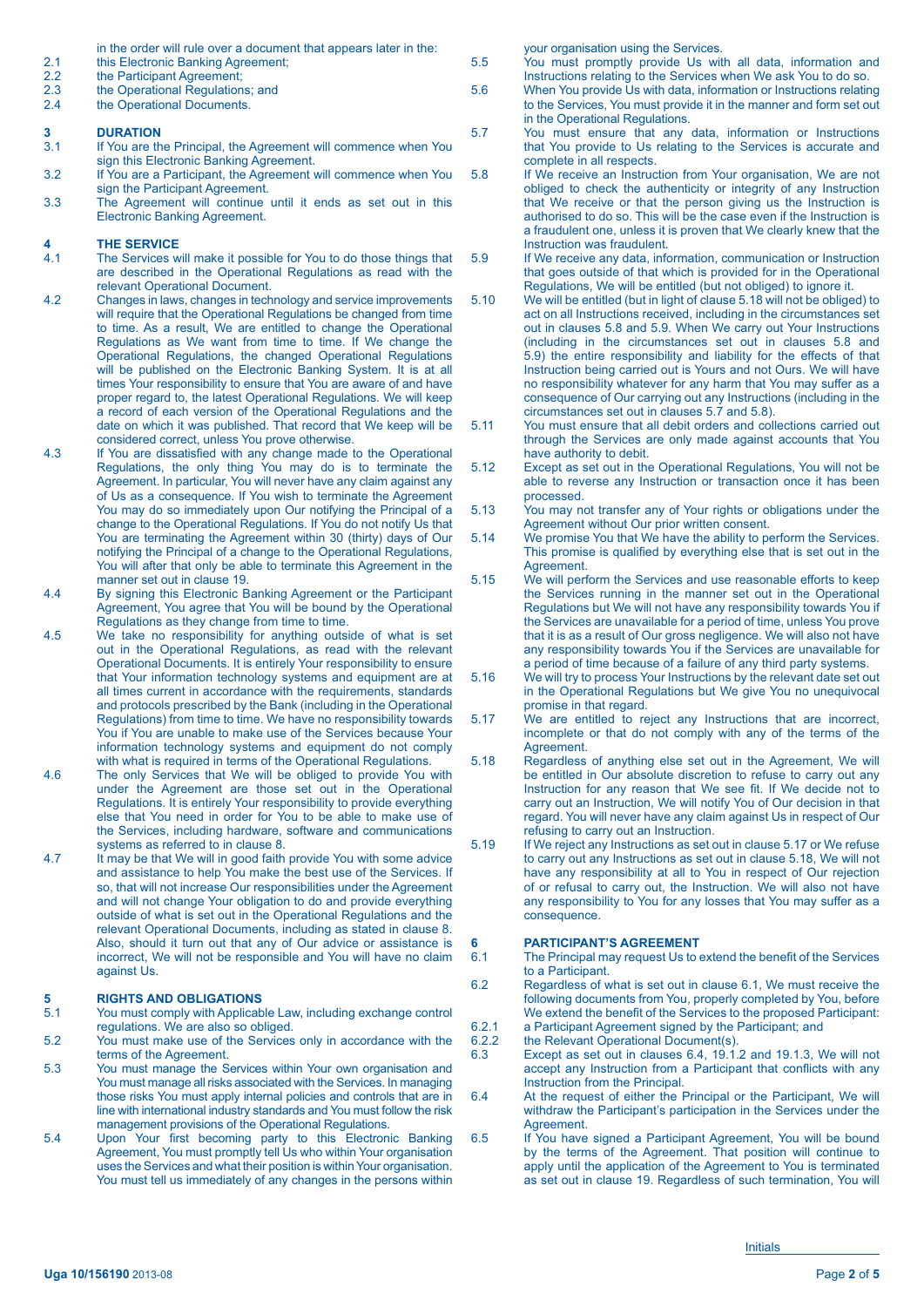continue to be bound as set out in clause 19.5.

- 6.6 Regardless of what is set out in a Participant Agreement, the Agreement sets out all the rights of the Principal to act on behalf of the Participant, all the rights of the Participant to act on behalf of the Principal and all of Our obligations in both such instances.
- 6.7 The right of the Participant to make use of the Services is limited to what is set out in the Agreement.
- 6.8 The Principal will be allowed to act on behalf of the Participant and when the Principal does so the position will be the same as if the Participant had itself done that act.
- 6.9 If the Principal authorises a Participant to act on its behalf, then when the Participant does so the position will be the same as if the Principal had itself done that act.
- 6.10 Anything and everything agreed between the Principal and the Bank under or in relation to the Agreement will be equally binding upon the Participant.

#### **7 DISPUTED TRANSACTIONS**

 We are bound by the payment rules applicable in Uganda. As a consequence **We are entitled to reverse any payments collected on Your behalf if the payment is disputed.** The rules of the payment applicable in Uganda and the processes set out in the Operational Regulations apply to any such disputes and reversals of payments.

# **8 HARDWARE, SOFTWARE, COMMUNICATIONS**<br>**8.1** It is entirely Your responsibility to ensure that You

- It is entirely Your responsibility to ensure that You have, maintain and secure the hardware, software and communication systems necessary for You to make use of the Services.
- 8.2 The only exception to the foregoing is where We have undertaken to provide, maintain or secure any particular hardware, software or communication systems.
- 8.3 We are not liable for the reliability of any third party communication system through which the Service may be accessed unless We have both provided that system and undertaken in writing to maintain it.
- 8.4 You may not in any way copy or tamper with any part of the Electronic Banking System and You must limit Your activities to those things that are permitted in terms of the Operational Regulations.
- 8.5 While We make good faith efforts to ensure that the Electronic Banking System is secure, We do not warrant this to be the case.

# **9 ACCESS CODES**<br>9.1 In certain circums

- In certain circumstances You may have Access Codes that will give You access to certain parts of the Electronic Banking System.
- 9.2 If You have any Access Codes, You must keep these secure and ensure that they do not come into the possession of any unauthorised people.
- 9.3 You must inform Us immediately if any unauthorised person obtains knowledge of any Access Code.
- 9.4 If You inform Us as referred to in clause 9.3, We may do any or all of the following:
- 9.4.1 disable the relevant Access Codes;<br>9.4.2 reject all Instructions that are in ar
- reject all Instructions that are in any way related to that Access Code or the electronic banking profile to which the Access Code relates;
- 9.4.3 suspend the processing of all unexecuted Instructions of which you give us timely advice;
- 9.4.4 reverse, if possible, all executed Instructions going back to a date that We determine is a date that precedes the date upon which the unauthorised access to the Access Codes first occurred.
- 9.5 **We will have no liability to You in respect of anything that We may do or may fail to do, as set out in clause 9.4. We will also not have any responsibility to You for any losses that You may suffer as a consequence.**
- 9.6 Regardless of anything else in the Agreement and except in circumstances where We have been informed by You that an unauthorised person has obtained the Access Codes, all activity conducted on the Electronic Banking System following an Access Code having been entered will be regarded as authorised by You and intended to have legal force and effect.

### **10 FEES**

- You will pay the fees applicable to the Services from time to time, which fees We may change periodically on 1 (one) months' notice given by Us to the Principal.
- 10.2 If You are dissatisfied with any such changed fees, the only thing You may do is to terminate the Agreement. If You wish to terminate the Agreement, You may do so immediately upon Our notifying the Principal of a change to the fees. If You do not notify Us that You are terminating the Agreement within 30 (thirty) days of Our notifying the Principal of a change to the fees, You will after

that only be able to terminate this Agreement in the manner set out in clause 19.

10.3 You authorise Us to debit the fees to the Bank Accounts designated in the Operational Documents, or any other Bank Accounts or any other accounts held by You with any other financial institution, if the Bank Accounts designated in terms of the Operational Regulations have insufficient funds or are closed.

# **11 INTELLECTUAL PROPERTY AND COPYRIGHT**<br>11.1 All Intellectual Property made available by Us

- All Intellectual Property made available by Us, including all Intellectual Property accessible through the Electronic Banking System or in any way connected with the Electronic Banking System, including the Operational Regulations (all of which together is referred to further along as the **"Proprietary Information"**), will always belong to Us and You will never obtain any right in or to that Intellectual Property.
- 11.2 You may not disclose any Proprietary Information to any person without Our consent unless it is absolutely necessary for You to be able to make proper use of the Services and the person to whom You disclose it, in turn, gives Us a written undertaking not to disclose it.
- 11.3 This clause 11 will remain effective even after the Agreement has terminated.

#### **12 COOLING OFF PERIOD**

**You may cancel the Agreement and terminate the Services without reason or penalty, by notice to Us in writing within 10 (ten) days after You have signed this Electronic Banking Agreement (if you are the Principal) or the Participant Agreement (if you are a Participant). If You do so, You will nev10 (ten) day period.**

#### **13 NATURE OF RELATIONSHIP**

 Our relationship under the Agreement will always be that of independent contracting parties. At no time will We become Your representatives or agents and at no time will You become Our representatives or agents. We will never be liable for any of Your acts or omissions.

### **14 INDEMNITIES**

- You agree to compensate Us in full in respect of all losses **and costs (including legal costs) that We may incur as a consequence of:**
- 14.1.1 **Our providing the Services to You;**
- 14.1.2 **Our carrying out or declining to carry out any Instruction (including in the circumstances set out in clauses 5.8 and 5.9);**
- 14.1.3 **any claim made by a third party against Us arising out of Your improper use of the Services;**
- 14.1.4 **any damage caused to any part of the Electronic Banking System by Your improper use of the Services;**
- 14.1.5 **any breach by You in respect of Our Confidential Information as referred to in clause 15;**
- 14.1.6 **any breach by You of any of the terms of the Agreement, including the warranties and representations given in clause 16;**
- 14.1.7 **any fraud or theft arising in connection with the use of the Services by You (including Our carrying out any Instructions unless it is proven that We clearly knew that the Instruction was fraudulent);**
- 
- 14.1.8 **Your engaging in any conduct referred to in clause 19.3;** Your becoming subject to sanctions imposed by any **Sanctioning Body;**
- 14.1.10 **the seizure, blocking or withholding of any funds in relation to You by any Sanctioning Body;**
- 14.1.11 **any movement in the exchange rate between any two currencies in circumstances where we carry out Your Instruction; or**
- 14.1.12 **Your failing to set an electronic account payment limit on any Bank Account.**
- 14.2 **You agree that You will never have any claim against Us arising out of Your inability to use or use of, the Services (including failures of whatever nature of the Services, unless such arises out of Our gross negligence and including failures of any third party systems) and You further agree to compensate Us in full in respect of all losses and costs (including legal costs) that We may incur as a consequence of:**
- 14.2.1 **the unauthorised use of any of Your Access Codes;**
- software or communication systems through Your use of the **Services;**
- 14.2.3 **our doing anything referred to in clause 9.4; or**
- any act or omission on the part of any of You, whether You **intend it or whether it occurs in the context of Your being**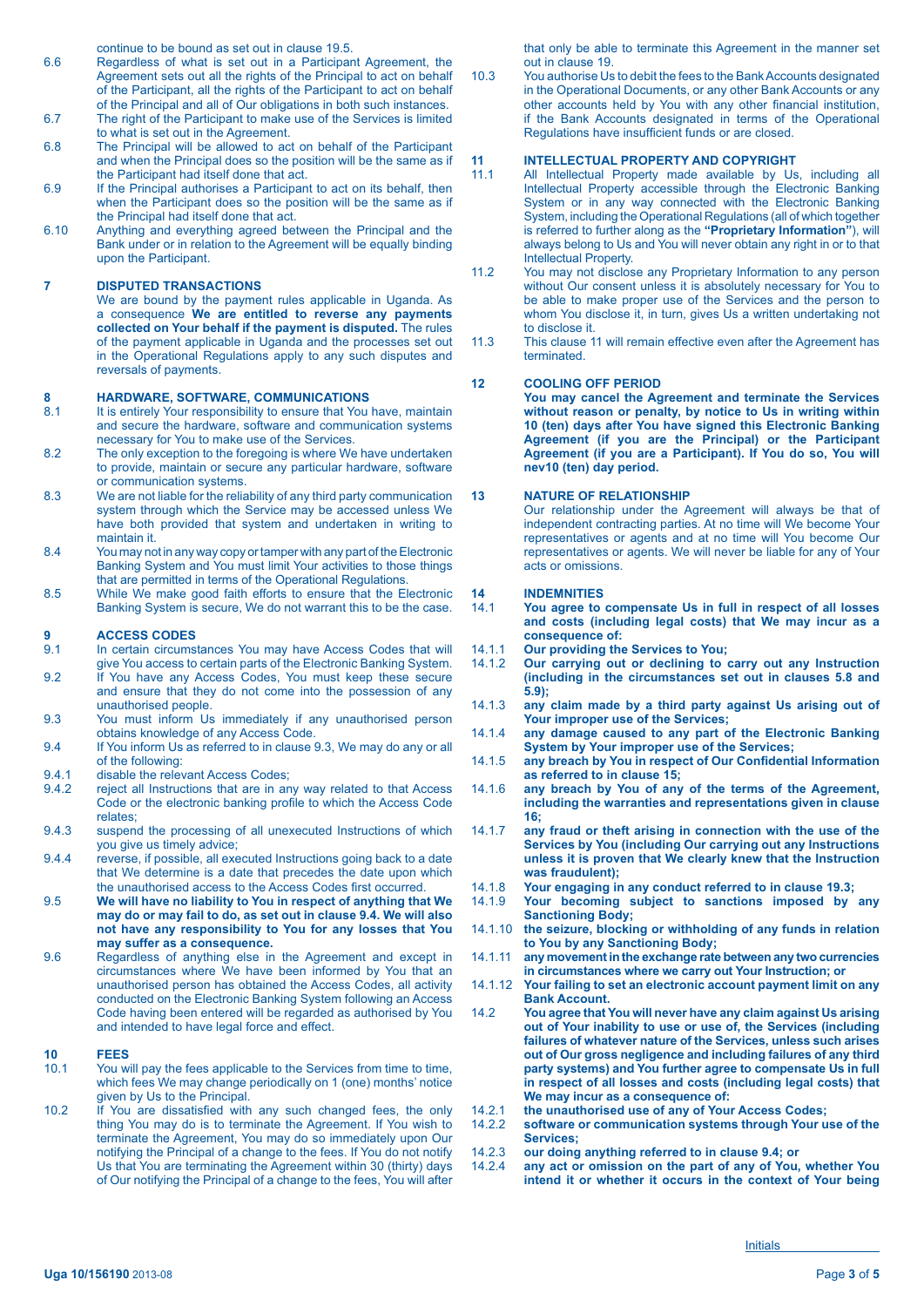**negligent, Your leading us to believe something that is not true, fraud on Your part, dishonesty on Your part or bad faith on Your part.**

- 14.3 **Regardless of anything else in the Agreement:**
- neither We nor You will be liable to the other of us for **any indirect, special or consequential losses suffered by**  the other of us or for any lost profits, lost revenue, lost **anticipated savings, lost business transactions, lost goodwill or any similar matter suffered by the other of us, regardless of whether we are entitled to claim under the terms of the Agreement or whether we are entitled to claim outside of the terms of the Agreement; and**
- 14.3.2 **in the event of Your having a claim against Us, You will in respect of all Your (the Principal and all the Participants collectively) claims together against all of Us never be entitled to recover more than the total fees We have received under clause 10 during the 6 (six) month period immediately**  preceding the date upon which You first became entitled to **so claim against Us.**

### 15 **CONFIDENTIALITY**<br>15.1 In this clause 15, a

- In this clause 15, a reference to "Confidential Information" means firstly, all data, reports, records, documentation and other information relating to the Services and secondly, any other information of any kind developed or acquired by either You or Us in connection with the Agreement.
- 15.2 Except as set out in this clause 15, we will treat each other's Confidential Information as confidential and will not disclose such Confidential Information to anyone else, the only exceptions being as set out in this clause 15.
- 15.3 You agree that Your Confidential Information may be stored electronically or non-electronically either within the country in which You are located or internationally by Us or by a third party appointed by Us.
- 15.4 You agree that We will be entitled to share Your Confidential Information between Standard Bank Group members, especially if necessary for the purposes of the Services.
- 15.5 Regardless of anything else in this Agreement, We will always be entitled to disclose Your Confidential Information to a third party if it is necessary for the proper operation of the Services.
- 15.6 The provisions of this clause 15 do not apply to:<br>15.6.1 information that is publicly known: or
- 
- 15.6.1 information that is publicly known; or<br>15.6.2 information that is not publicly known b information that is not publicly known but which the other of us knew before the Principal signed this Electronic Banking Agreement (which the other of us will be required to prove if there is disagreement as to whether it knew such information before the Principal signed this Electronic Banking Agreement); or
- 15.6.3 information which the law or a court compels us to disclose.<br>15.7 The mutual obligations in this clause 15 will continue to
- The mutual obligations in this clause  $15$  will continue to apply even after the Agreement has ended and You no longer make use of the Services.

# **16 PERSONAL INFORMATION**<br>16.1 In this clause 16, a reference

- 16.1 In this clause 16, a reference to:<br>16.1.1 **"Personal Information**" mear
- "Personal Information" means information relating to an identifiable, natural or juristic person, including information relating to race, gender, sex, marital status, nationality, ethnic or social origin, colour, sexual orientation, age, physical or mental health, religion, belief, disability, language, birth, education, identity number, telephone number, email, postal or street address, biometric information and financial, criminal or employment history as well as correspondence sent by the person that is implicitly or explicitly of a private or confidential nature or further correspondence that would reveal the contents of the original correspondence;
- 16.1.2 **"Process"** means any operation or activity, whether automated or not, concerning Personal Information, including collection, receipt, recording, organisation, collation, storage, updating, modification, retrieval, alteration, consultation, use, dissemination (whether by means of transmission, distribution or making available in any form), merging, linking, blocking, degradation, erasure or destruction; and
- 16.1.3 **"Purposes"** means Our providing You with the Services or any other services, analysis or advice, Our opening and administering Bank Accounts, Our monitoring and analysing conduct on Bank Accounts as part of Our risk prevention activities (including credit compliance and fraud prevention), Our carrying out statistical and new products and services.
- 16.2 You acknowledge that:<br>16.2.1 Applicable Law may re
- 16.2.1 Applicable Law may require Us to collect Personal Information;<br>16.2.2 We are unable to provide the Services without collecting Person
- We are unable to provide the Services without collecting Personal Information;
- 16.2.3 all Personal Information You provide Us with is voluntarily provided;<br>16.2.4 We will have the right to determine the means for Processing any We will have the right to determine the means for Processing any Personal Information You provide Us with; and
- 16.2.5 We will have the right to determine the objectives of Processing all Personal Information You provide Us with, which will include the Purposes.
- 16.3 You consent to:<br>16.3.1 Our exchanging
- Our exchanging Your Personal Information between the Standard Bank Group members and disclosing Your Personal Information to third parties where this is necessary for the Services, the Purposes or other objective We may determine in terms of clause 16.2.5;
- 16.3.2 Us and the third parties referred to in clause 16.3.1 moving Your Personal Information between countries; and
- 16.3.3 Us and the third parties referred to in clause 16.3.1 Processing (and further Processing) Your Personal Information in any country in which it is held, where this is necessary for the Services, the Purposes or other objective We may determine in terms of clause 16.2.5;
- 16.4 You promise to Us that in respect of all Personal Information of third parties that You provide to Us or transmit to Us in the context of the Services and the Agreement:
- 16.4.1 You will have the consent of the person or entity to which the Personal Information relates, to provide the information to Standard Bank Group members and for Standard Bank Group members to exchange that Personal Information between themselves and disclosing that Personal Information to third parties, where this is necessary for the Services, the Purposes or other objective We may determine in terms of clause 16.2.5;
- 16.4.2 You will have the consent of the person or entity to which the Personal Information relates for Standard Bank Group members or the third parties as referred to in clause 16.4.1, to move the Personal Information between countries;
- 16.4.3 You will have the consent of the person or entity to which the Personal Information relates for Standard Bank Group members or the third parties as referred to in clause 16.4.1, to Process (and to further Process) the Personal Information in any country in which the Personal Information is held, where this is necessary for the Services, the Purposes or other objective We may determine in terms of clause 16.2.5.

# **17 SUPERIOR FORCE EVENTS**<br>17.1 In this clause 17, a reference

- 17.1 In this clause 17, a reference to a **"Superior Force Event"** means in respect of both You and Us, an event that is beyond our reasonable control (examples of which would include civil unrest, riots, fire, governmental embargoes and natural disasters such as floods, earthquakes and tsunamis) which prevents us from performing our obligations under the Agreement.
- 17.2 Neither You nor We will be responsible for our failure to perform our obligations under the Agreement where that failure to perform is caused by a Superior Force Event, provided that in the first instance we use all reasonable efforts to in any event perform by alternative means and in the second instance we resume performance as soon as reasonably possible.
- 17.3 If either You or We are prevented from performing our obligations under the Agreement by a Superior Force Event for a period of 14 (fourteen) consecutive days, then the Agreement may be terminated by a written notice given by either one of us to the other of us.

### **18 BREACH**

 If either You or We breach the Agreement and remain in breach 14 (fourteen) after the other of us has given written notice to the one in breach calling upon them to correct that breach, then the other of us may give written notice to the one in breach cancelling the Agreement. In the event of the Agreement being cancelled, that one of us which cancels the Agreement will nevertheless still be entitled to make such claims against the one in breach as the law allows and will also be entitled to claim for such losses as it may have suffered in connection with that breach.

# **19 TERMINATION/SUSPENSION**<br>19.1 If We give You a notice termina

- If We give You a notice terminating the Agreement, then unless that notice says otherwise, the whole Agreement will terminate in respect of all of You, the Principal and all the Participants.
- 19.1.1 Unless We otherwise agree in writing, if the Principal terminates the Agreement, then the whole Agreement will also automatically terminate in respect of every Participant.
- 19.1.2 If a Participant terminates the Agreement, then the Agreement will only terminate in respect of that Participant and not in respect of the Principal or any other Participant.
- 19.1.3 Both You and We may terminate the Agreement or any part of the Services on 1 (one) month's written notice to the other of us.
- 19.2 Both You and We will be entitled to immediately terminate the Agreement if:
- 19.2.1 the other of us becomes subject to any legal process pertaining to